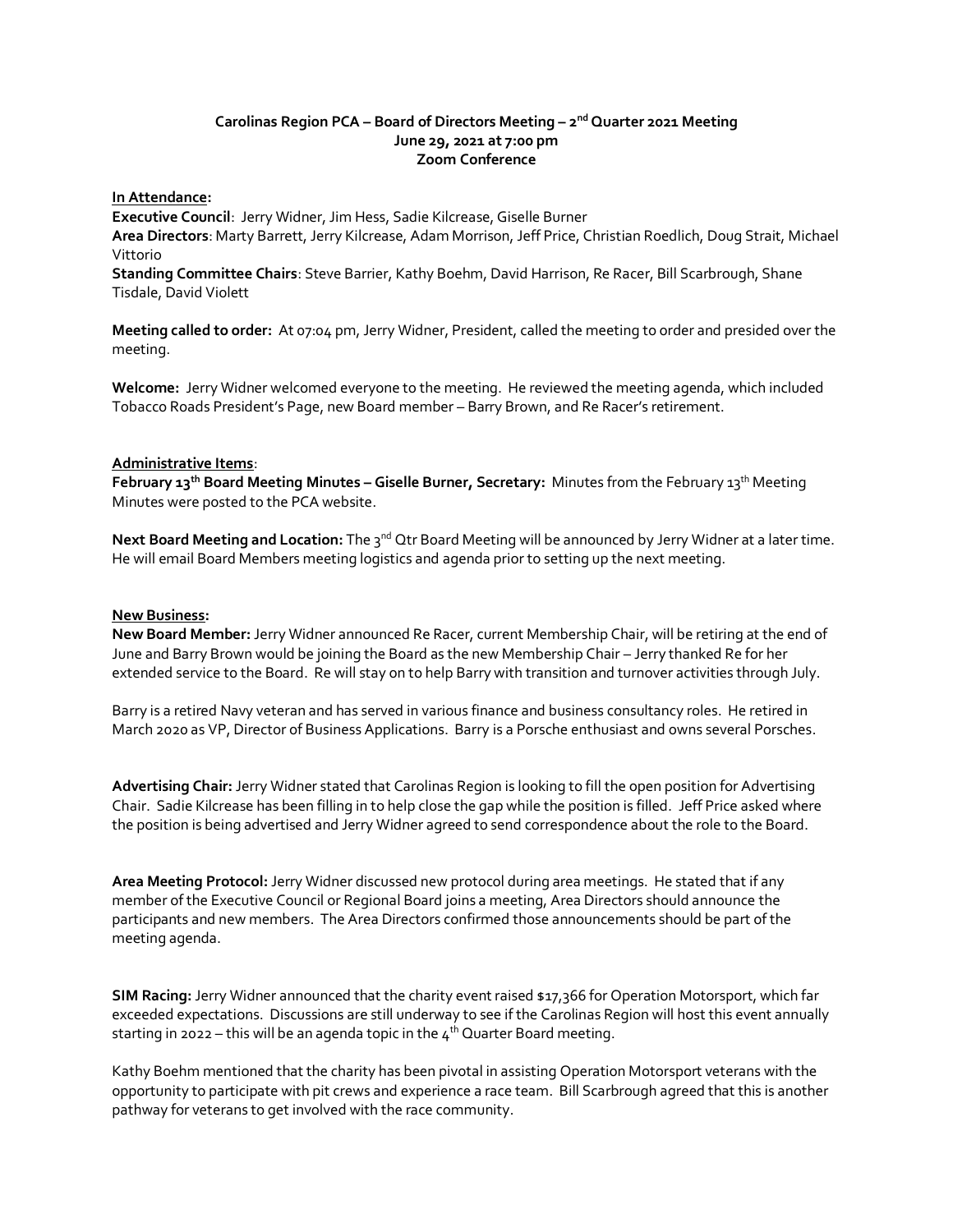Jerry Widner and Jim Hess are working to determine the number of Carolina Region racers and what percentage of donations were raised by the Region.

After the Board meeting, Jim's research yielded that 12 of the racers were Carolina Region members.

**Financials:** Sadie Kilcrease sent the Region Financials ahead of the Board meeting and asked that if there were any questions to reach out to Sadie for additional discussion. Jeff Price asked if the financials would be published for members to review and Sadie confirmed that the financials status will be published for all members.

**Charity Contribution:**Jim Hess discussed adding a \$2,000 charity contribution from each Area Director's 2021 budget, totaling \$14,000, but this change would require Board approval. This topic was discussed initially during the February 13<sup>th</sup> 2021 Budget Planning Meeting, however, the Board decided to table the discussion until PCA National contribution recommendations were made available. Sadie confirmed that additional funding from PCA National is due to increased membership and a surplus payment received for 2020 that was not expected.

**Motion:** Motion made by Doug Strait to approve funds, seconded by Michael Vittorio. Unanimous motion passed by the Board to approve funds.

**Membership Communication:** Jerry Widner discussed the importance of timely communication and keeping the membership appraised of upcoming events. He recommended that all Area Directors and Chairs publish details of upcoming events as soon as they are known to Tobacco Roads and Carolinas Region website. Jerry confirmed that all event details and content should be emailed to the following contacts:

- David Harris Tobacco Roads Editor (editor@carolinas-pca.com) and David Violett Carolinas Region Webmaster (web-management@carolinas-pca.com)
- **•** Tobacco Roads submission must be received by  $23^{rd}$  of every month for the following month's publication

**Events Calendar:** Jerry unveiled a newly updated Events Calendar that will be published in Tobacco Roads. ■ All events will be corrected by republishing dates

**Carolinas Region Website:** Jerry confirmed that the region website will soon undergo a refresh - David Violett provided a view of the new website prototype. Suggestions included adding an email, video and social media interface (i.e. Facebook, Instagram, YouTube). Jerry will put together a committee to help David Violett provide requirements for the new website and test changes before they go live on the site.

Website Committee will include: Giselle Burner, Adam Morrison, Jerry Widner and Sadie Kilcrease (for advertisements only)

**Email Communication Vendor:** David discussed the need for a 3<sup>rd</sup> party vendor to assist with mass email – an issue the Region has noted. He suggested paying for an email service (i.e. Sender, Send in Blue) to assist the Board with this issue. David recommended that the Board test these services for a trial run before a vendor is selected.

**Email service testers will include: Doug Strait will volunteer to use Sender; Jeff Price will volunteer to use** Send in Blue

**60th Anniversary:** Sadie Kilcrease updated the Board on the progress of the planning meeting. She confirmed 127 registered participants are signed up for the anniversary party – 3 pending, special invitations will be sent out to past presidents in early July, and the Grandover Hotel room block is sold out. Sheraton/Four Seasons sister hotel still has rooms available at PCA rate (\$189/night – plus taxes, etc). Also, the Friday night reception will feature a DJ and cash bar, Saturday will feature a 9-hole golf shoot-out to be selected by Area Directors, a casual concours and other activities.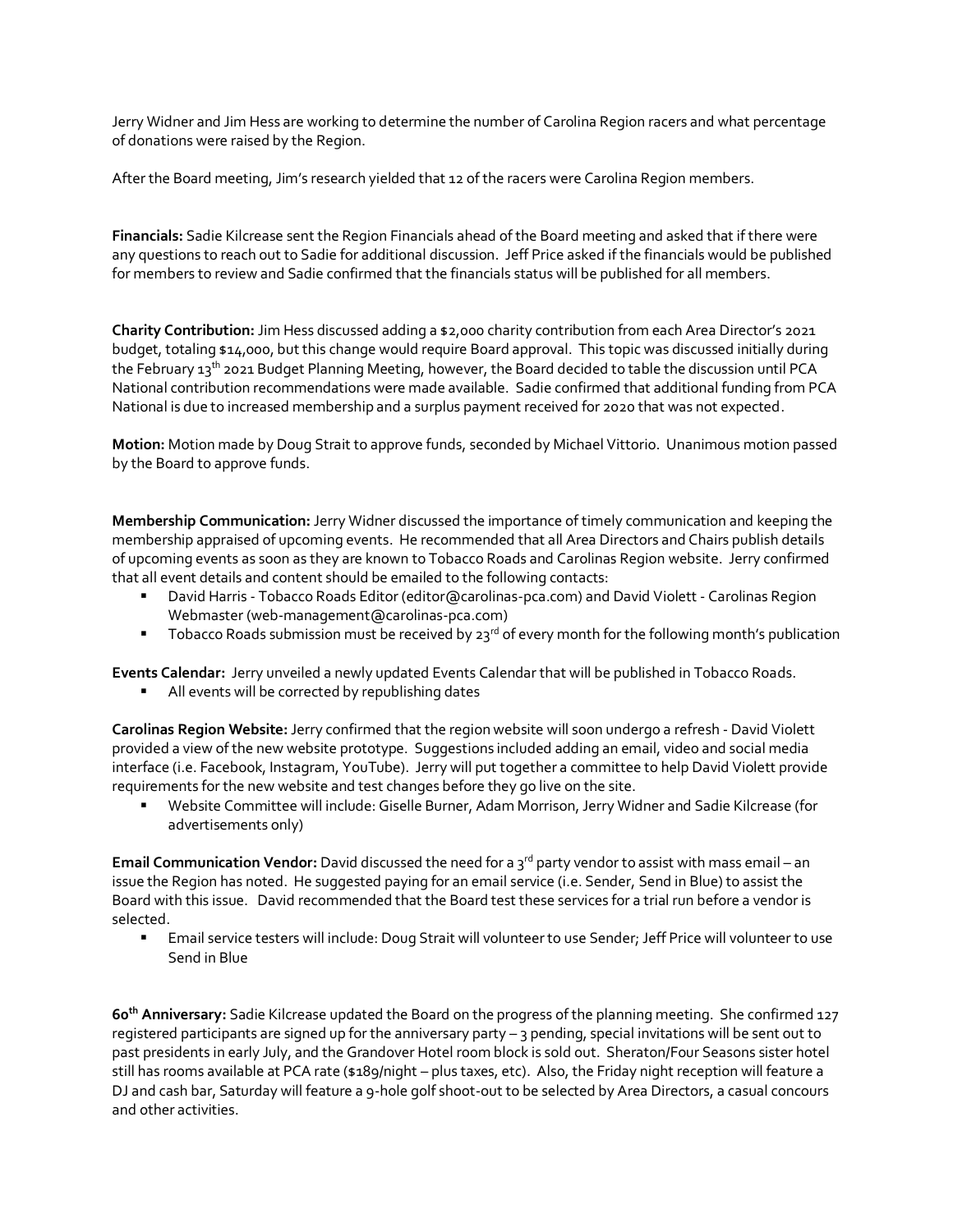Due to some membership feedback, an update to Club Registration will be made to remove "black tie" from the registration in lieu of "coat and tie". Jerry Widner will ensure that logistical details (i.e. event timing and location) are updated on Club Registration so members are appraised of events and can plan accordingly. Additionally, Area Directors can pull a report from Club Registration called View Roster to view the participants that have signed up for the event.

Lastly, Since the Anniversary celebration was expanded from 1 to 3 days, additional activities added, and cost for catering and entertainment increased- Sadie indicated that funding may fall short. Therefore, the Anniversary Planning Committee is requesting a subsidy of \$7,000 to supplement the shortage.

**Motion:** Motion made by Sadie Kilcrease to approve funds, seconded by Adam Morrison. All voting members approved; Jeff Price abstained from voting.

# **Area Updates:**

**Triad – Jerry Kilcrease:** Monthly meetings are now back to their regular schedule being held monthly at Kickback Jack's, with three planned events in July and August. He mentioned that the Triad has over 500 members and growing - six (6) new members joined in June and one (1) new perspective member who is considering joining Carolinas PCA contacted Jerry about regional activities and membership.

Events & Activities: There will be three planned events in July and August.

**Triangle – Adam Morrison:** Monthly meetings, being held indoors, are back to regular schedule, with two largely attended monthly meetings held thus far. Cars and Coffee held in June was one of the largest events held in the past two years, noting the high demand and participation by members.

Events & Activities: A Dine& Drive has been scheduled for July 17<sup>th</sup> to coincide with Cars & Coffee event.

**Upstate – Jeff Price:** Monthly meetings, being held indoors/outdoors, are back to regular schedule. Three Dine & Drives events have been held thus far. Porsche of Greenville sponsored several events for members including: Taycan Test Drive and Build Your Porsche, which were largely attended.

Events & Activities: BBQ Summer Party scheduled for August  $14<sup>th</sup>$ , which will be a Drive & Dine event.

**Sandhills – Marty Barrett**: Monthly meetings, being held indoors, are back to regular schedule, noting that the June meeting was one of the most largely attended since COVID restrictions lifted. Marty recently led a 3-day tour to Jekyll Island, which was well received by members. The 2021 Sandhills Motoring Festival was held in May and attendance was noted to be over 3,500 participants during the Sunday concours. The festival raised over \$20,000 for scholarship endowment to the Automotive Technologies Program at Sandhills Community College.

Events & Activities: Drag Strip event in Rockingham to be held on August 7, 2021 and Luft Wasser event in Brevard to be held in October 2021. Also planned are Drivers Education and private day track events.

**Hickory – Michael Vittorio**: Monthly meetings are back to regular schedule. In May, Michael held a Drive & Dive event and Open House with Connelly Motorsports, which were both well attended, noting that over 40 participants attended each event. The June event was cancelled due to low registration. The first advertisement for 2021 Fall Tour and registration will be featured in the upcoming Tobacco Roads. Registration will open July 15<sup>th</sup> through August - the Ridges will provide the same rate for members.

Events & Activities: Drive & Dine/Taycan Reveal Event with Porsche Hickory is scheduled for July.